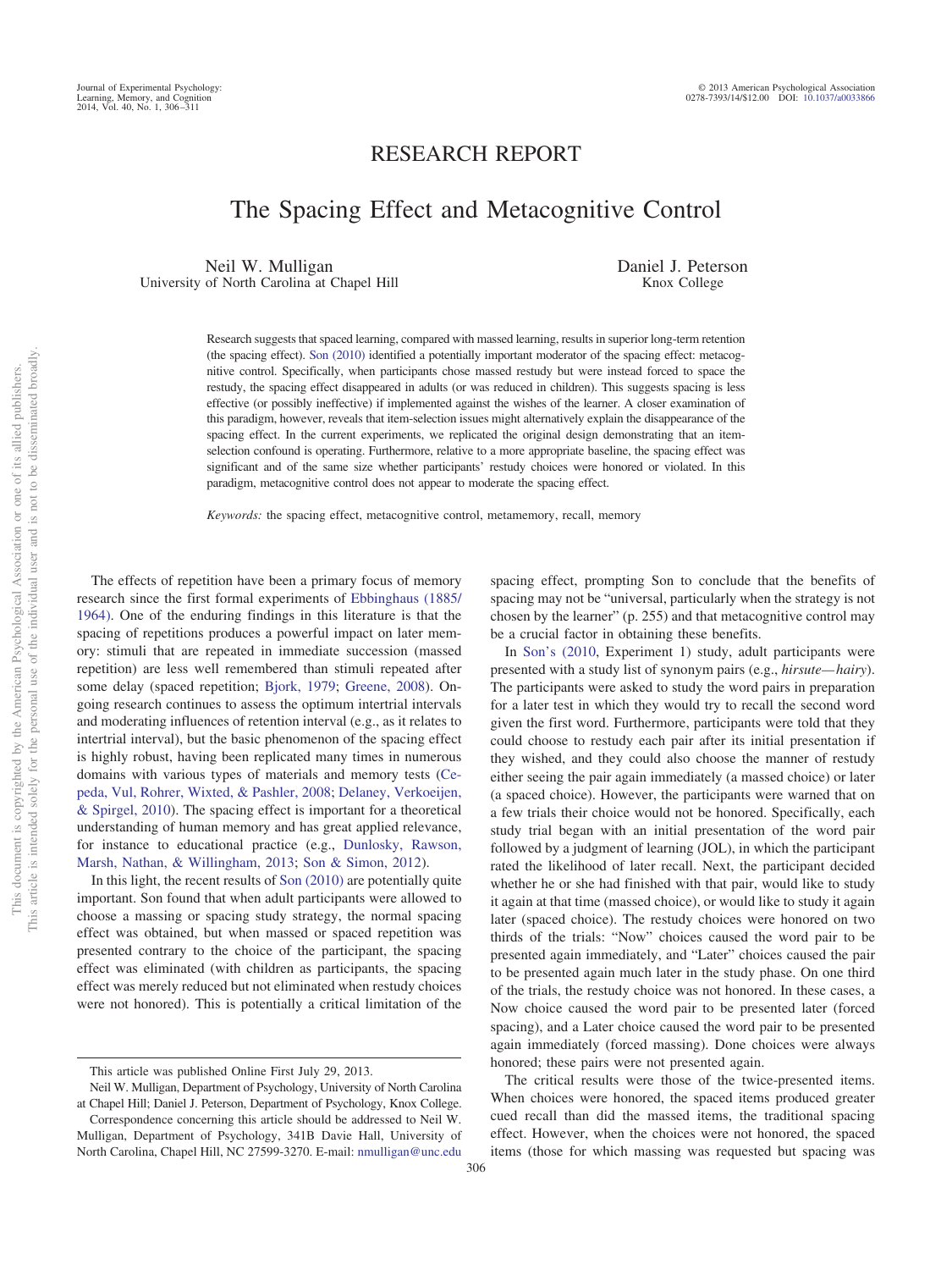implemented against the participant's wishes) produced no greater recall than did the massed items (those items for which spacing was requested but were actually massed). These results imply that spacing enhances memory when it is consistent with the learner's self-chosen strategies but has less (and perhaps no) benefit when implemented contrary to the learner's desires. This result is potentially a very important limiting condition of the spacing effect both theoretically and practically. Theoretically, it may indicate that spacing does not generally enhance memory and that metacognitive control may be a critical moderating factor. Practically, it may indicate that spacing is not always a useful study strategy and that counseling spacing against the wishes of the learner may not be useful.

However, before settling on this interpretation, an important item selection concern needs to be addressed. In this paradigm, the study items assigned to the various massed and spaced conditions are not under experimental control but are rather assigned by the participants' choices. This is intentional, of course, and necessary as the study is designed to examine metacognitive control, but it nevertheless gives rise to the potential of an item selection problem. In particular, items that are chosen for spaced practice may be easier to recall than items that are chosen for massed practice. Indeed, in this study, participants perceived these items to be easier—participants gave higher JOLs to items chosen for spacing than to items chosen for massed practice (e.g., [Son, 2004,](#page-5-8) [2010\)](#page-5-0). Given that participants' JOLs are at least somewhat related to recall (as evidenced by above-zero gamma correlations), then the items that are perceived to be easier are in fact better remembered. This implies that the items chosen for spacing are an easier set of items, on average, than those chosen for massing. If so, then the size of the spacing effect when the participants' choices were honored may be artifactually increased in size because the items in the honored-spaced condition are from an easier set of items and those in the honor-massed condition are from a harder set prior to any repetition. Likewise, the size of the spacing effect in the dishonored condition may be artifactually reduced for the complementary reason. Items in the forced-spacing condition were those chosen for massing, and the forced-massed items had been chosen for spacing. Consequently, the items in the forced-spaced condition may have been a more difficult set of items to begin with, potentially counteracting any positive effect that may have been due to spacing. To the extent that the items differed in average difficulty, the original findings of [Son \(2010\)](#page-5-0) are difficult to interpret and may not indicate an eliminated, or even reduced, spacing effect in the dishonored-choice condition.

How should this be addressed? In order to interpret the effects of spacing in this paradigm, one needs baseline conditions against which to evaluate repetition effects. Such baseline conditions serve two purposes. First, they may be used to evaluate if items chosen for spacing or massing actually differed in difficulty (i.e., recallability) prior to repetition. Second, the baseline conditions would provide a comparison for evaluating any effect of spacing in the honor and dishonor conditions relative to expected recall performance for items placed into the different categories prior to any repetition. In the present study, we followed the basic paradigm of [Son \(2010,](#page-5-0) Experiment 1) in which participants are presented with synonym pairs to study for a later cued-recall test. After the initial presentation, participants provide a JOL and then are given the choice to study the word pairs again, either Now or Later, or to be

Done with the pair. For those pairs chosen for repetition, the Now or Later selection was honored for the majority of trials and dishonored for a minority of trials. In addition to these conditions, we included a baseline condition consisting of a set of study pairs that were not presented a second time regardless of the participant's decision. The recall levels of these items allowed us to assess whether items chosen for massed or spaced repetition differed in difficulty prior to repetition. This baseline performance also allowed us to compare the effects or massed or spaced repetition relative to the recall level expected prior to repetition, a more appropriate comparison than treating the two sets of items as if they were drawn from equivalent populations.

#### **Experiment 1**

#### **Method**

Participants. Forty-seven undergraduates at the University of North Carolina at Chapel Hill participated in exchange for course credit.

**Materials.** The critical materials were 80 synonym pairs taken from practice lists for the Graduate Record Examination (e.g., *abnormal—aberrant*, *lethargic—torpid*). In a given study list, 20 pairs were assigned to the baseline condition. These pairs were not displayed a second time regardless of the choice of the participant. Four versions of the study list were created such that each pair was in the baseline condition in one of the lists. The other 60 critical pairs in each list were in the honor and dishonor conditions of the experiments (as described later). The baseline and other critical pairs were randomly intermixed. An additional 12 filler pairs were placed at the beginning of each study list and were not tested on the recall test.

**Procedure.** The general procedure was modeled on that of [Son \(2010,](#page-5-0) Experiment 1). At the outset of the experiment, the participants were told that they would be presented with a series of synonym pairs to study. For each pair, they were asked to rate their confidence that they would remember the second word when given only the first word on a later memory test, using a scale from 0 to 100 where 100 indicated complete confidence and 0 indicated no confidence at all. Furthermore, the participants were told that they would have another chance to study the pair again if they choose. After the confidence rating, participants were told that they could choose to study the pair again Now, study it again Later, or be Done with the word pair. The participants were informed that when they requested to study the pair again at that time, the pair would be presented again immediately—most of the time. They were warned, however, that on a small number of trials, the pair would be presented again later instead. When they chose to study the pair again later, the list would move on to the next pair, and the current word pair would be saved and presented again later in the list—again, most of the time. On a small number of trials, the word pair would be presented again immediately rather than later. The participants were also informed that if they choose Done, the word pair would not appear again. Finally, the participants were told that "although there will be a few trials during which you will get the opposite of what you selected, please be as sincere as possible in your restudy choices." These instructions were modeled closely (and the last selection was taken verbatim) from the instructions in [Son \(2010,](#page-5-0) p. 257).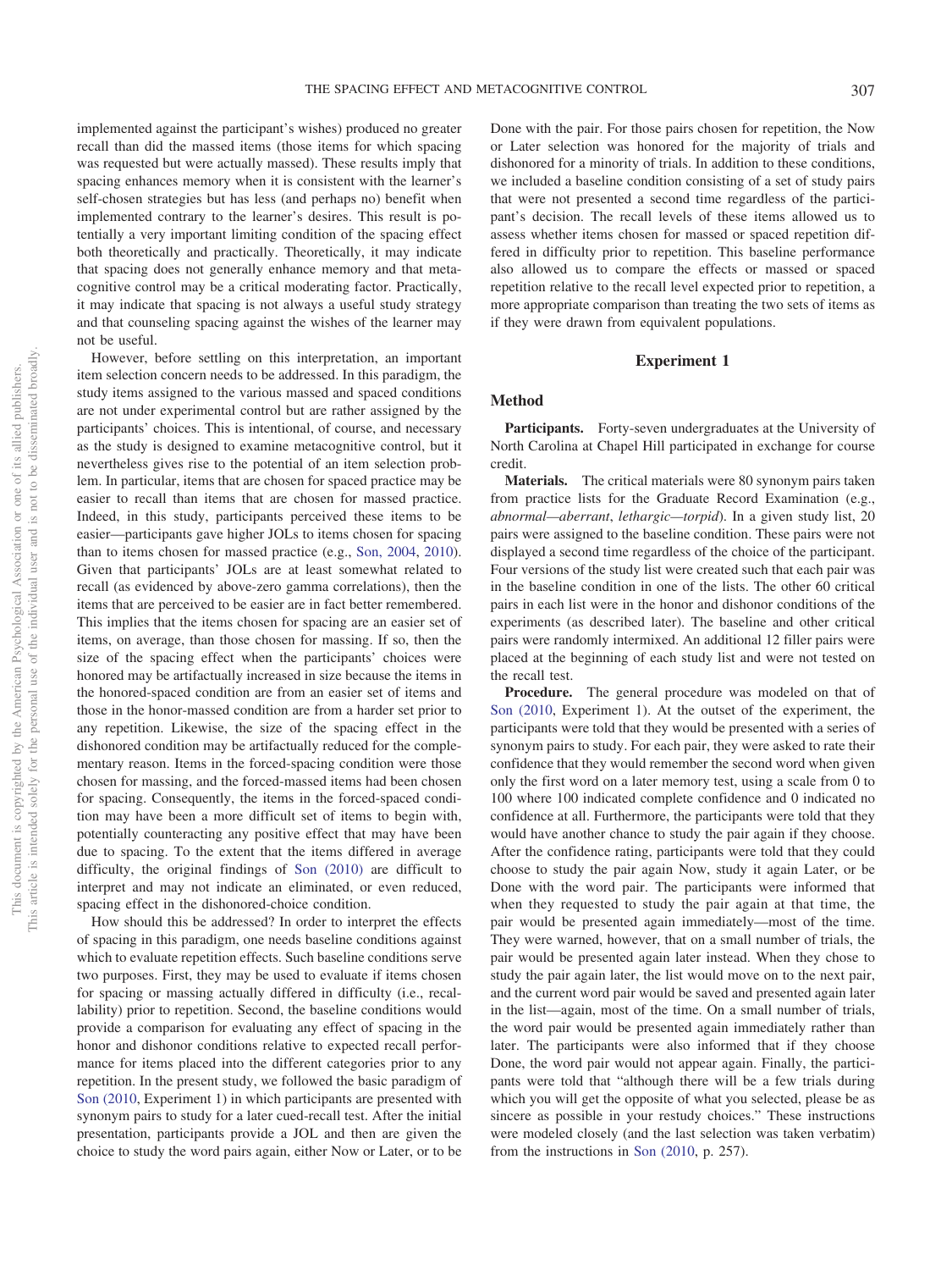Each trial of the study phase proceeded as follows. First, the study pair was presented on the computer screen for 1 s, preceded and followed by a blank screen for 100 ms. Next, the participant was prompted for the JOL rating, which was entered by typing. The participant was then prompted for the restudy decision, typing *N* for study Now, *L* for study Later and *D* for Done. For the first 12 (noncritical) trials, the choice was always honored. For Now choices, the word pair was immediately re-presented for 3 s. For Later choices, the study pair was saved and presented again (for 3 s) after all other pairs had received their initial presentation. For Done choices, the study pair was not shown again. These noncritical pairs were not tested later. For the critical pairs not in the baseline condition, the Now and Later study choices were honored on two thirds of the trials and proceeded as described previously. For one third of these trials, the participant got the opposite of the request: following a Now choice, the pair was presented later rather than immediately. and following a Later choice, the pair was presented again immediately but not later. Done choices were always honored. Finally, for critical pairs in the baseline condition, the pairs were never presented again regardless of the participant's choice. It should be noted that the participants did not know until after the restudy choice whether the choice would be honored or not.

After the study phase, participants were given a 5-min distractor task of math problems followed by the memory test. In the test, participants were presented with the first word from each of the critical pairs and asked to recall the synonym presented with it during the study phase. The cue word was presented in the middle of the computer screen. Participants recalled the synonym aloud and continued on to the next trial by hitting the space bar (the test was self-paced).

#### **Results**

Participants were unconstrained in their restudy choices (as in [Son, 2010\)](#page-5-0), raising the possibility that zero items might be placed in one of the critical conditions (the honored or dishonored Now or Later conditions, or the baseline Now or Later conditions). Seven participants were replaced because they had zero study items in one of these conditions, leaving an effective sample of 40.<sup>1</sup>

**JOL results.** A preliminary analysis indicated that JOLs did not differ across study items that were subsequently honored, dishonored or in the baseline condition  $(F \leq 1)$ , as one would expect given that these items were indistinguishable at the time the JOLs were rendered. The JOLs did significantly differ as a function of the restudy choice,  $F(2, 70) = 97.59$ , mean square error  $(MSE) = 142$ ,  $p < .001$ . Planned contrasts indicated that all three conditions significantly differed, with Now choices corresponding to the lowest JOLs  $(M = 32, SD = 18.5)$ , Later choices in the middle ( $M = 46$ ,  $SD = 13.9$ ), and Done choices corresponding to the highest JOLs ( $M = 71$ ,  $SD = 20.7$ ). The relationship between JOLs and subsequent recall performance was assessed with the gamma correlation, although as noted by [Son \(2010\),](#page-5-0) this measure is muddied in the present design by the additional study presentation for most of the items. Regardless, the gamma correlations were substantial  $(M = 0.49)$  and comparable to those reported in Experiment 1 of Son  $(2001; M = 0.43)$ .

**Recall results.** The most important results are those of the recall test. For purposes of displaying and analyzing the data, the Now and Later choices that were honored are referred to as the

*honored-massed* and *honored-spaced* conditions, respectively. The Now choices that were not honored are referred to as the *forcedspaced condition* (because the participant requested massed repetition but received spaced repetition). Likewise the Later choices not honored are referred to as the *forced-massed condition*. Recall performance in these conditions is presented in [Figure 1a.](#page-3-0) We first analyze these unadjusted recall scores before considering recall in the baseline conditions.

Proportion recall was analyzed with a  $2 \times 2$  analysis of variance (ANOVA) using spacing (massed vs. spaced) and honor condition (honored vs. forced) as within-subject factors. The analysis revealed a main effect of spacing,  $F(1, 39) = 5.52$ ,  $MSE = 0.039$ ,  $p = 0.024$ , and a significant interaction between spacing and honor condition,  $F(1, 39) = 4.35$ ,  $MSE = 0.035$ ,  $p = .044$ . Analyses of the simple effects indicated a significant effect of spacing in the honored condition,  $t(39) = 3.81$ ,  $p < .001$ , but not in the forced condition,  $|t|$  < 1. That is, there was an apparent spacing effect in the honored condition but not in the forced condition, replicating the results of [Son \(2010\).](#page-5-0) Less critically, recall for Done items  $(M = 0.28, SD = 0.19)$  was numerically greater than for any other condition, significantly so for all  $(ts > 2.8, ps < .008)$  except the honored-space condition ( $p = .37$ ).

The unadjusted recall scores do not take into account possible pre-repetition differences between the items chosen for massing or spacing. Recall in the baseline condition is presented in [Figure 1b](#page-3-0) and shows that study pairs chosen for spaced study are, in fact, easier to recall than items chosen for massed study even before any repetition: recall is significantly greater for the Later baseline items than for the Now baseline items,  $t(39) = 2.19$ ,  $p = .035$ . Given that difference, the unadjusted recall scores are not interpretable. Adjusted recall scores were computed for each participant by computing the increase in recall due to the (massed or spaced) repetition relative to the appropriate baseline condition. The honored-massed and forced-spaced conditions (both composed of Now choices) were assessed relative to the Now baseline, and the honored-spaced and forced-massed conditions (both composed of Later choices) were assessed relative to the Later baseline. The adjusted recall scores [\(Figure 1c\)](#page-3-0) were analyzed with a 2 (spacing)  $\times$  2 (honor condition) ANOVA, revealing only an effect of spacing,  $F(1, 39) = 5.28$ ,  $MSE = 0.040$ ,  $p = .027$  (other  $Fs <$ 1). That is, spacing enhanced memory more than massing relative to the appropriate baseline condition, and by the same amount, whether the metacognitive choice was honored or not.<sup>2</sup>

<sup>&</sup>lt;sup>1</sup> Of the remaining participants, four had zero study items in the Done condition, although this is unimportant as the critical analyses focus on the items chosen for restudy. <sup>2</sup> The adjusted recall scores embody the assumption of an additive effect

of repetition, which is an oversimplification in the case of stimulus repetition; more widely spaced repetitions produce superadditive effects (Benjamin & Tullis, 2010). Given that the primary goal is to determine if the spacing effect is equivalent across the honor conditions, rather than directly estimate the "true" spacing effect within each honor condition, this simplification is not of great concern. It may be that the superadditivity in the spaced conditions entail some underestimate of the true spacing effect, but this underestimate should be equal across honor conditions, leaving the comparison of the spacing effect across the honored and forced conditions uncompromised. This issue is revisited, and an alternative analysis of the adjusted recall, yielding consistent results, is reported after Experiment 2.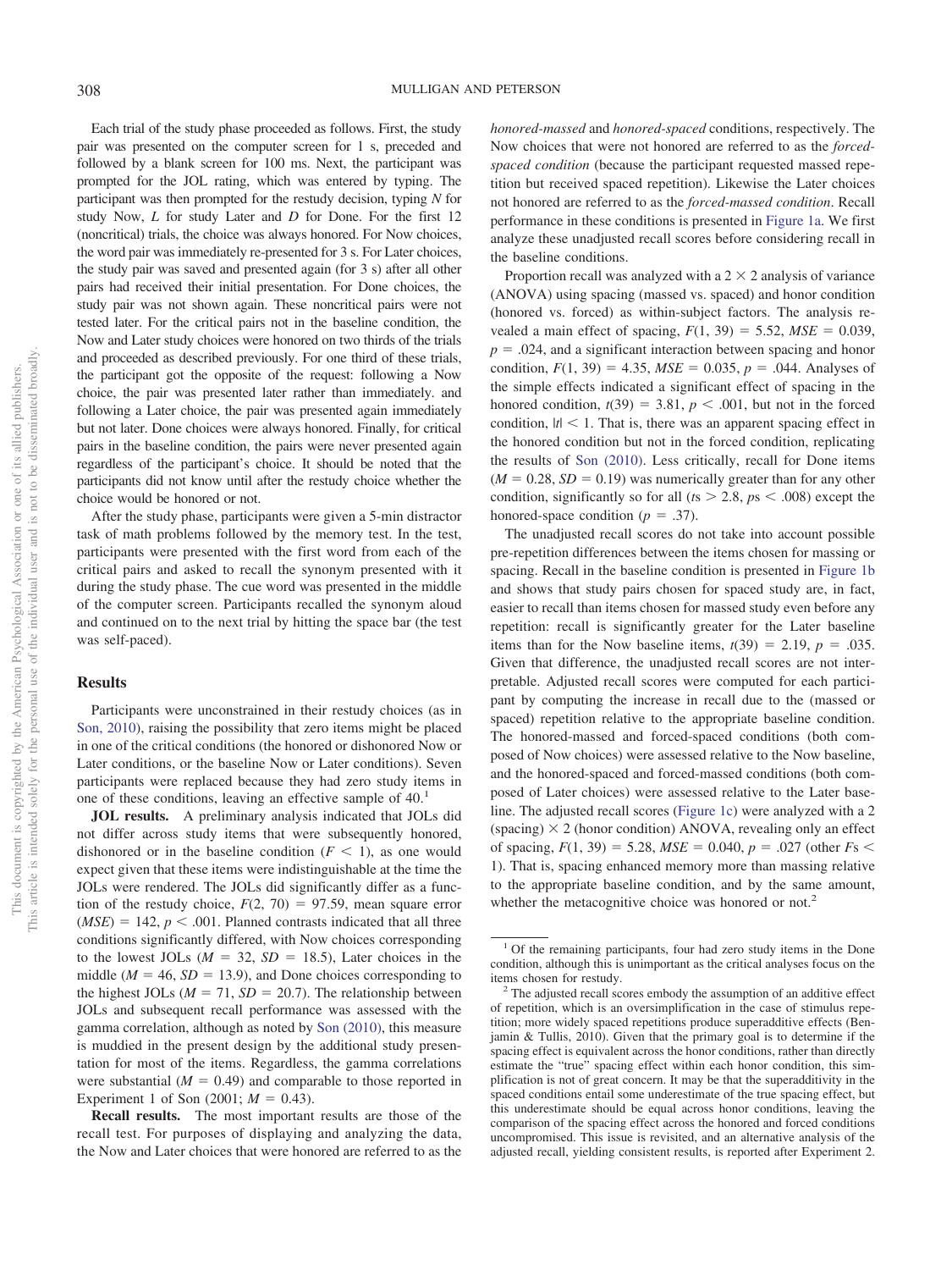

**Metacognitive Control Condition** 

<span id="page-3-0"></span>*Figure 1.* Results of Experiment 1. Mean unadjusted proportion recalled  $( \pm SE)$  as a function of metacognitive control and spacing (Panel a). Mean proportion recalled  $(\pm \ \text{SE})$  in the baseline conditions (Panel b). Mean adjusted proportion recalled  $(\pm \, SE)$  as a function of metacognitive control and spacing (Panel c). Honored versus forced = choice honored or forced choice; Now versus later  $=$  restudy time immediate or delayed.

### **Discussion**

Before considering the critical results, it is important to first note that Experiment 1 replicated the results of [Son \(2010\).](#page-5-0) First, JOLs were lowest for Now items, intermediate for Later items, and highest for Done items (see also [Son, 2004\)](#page-5-8). Second, the relationship between JOLs and recall (assessed with the gamma correlation) was quite comparable for the present experiment and for [Son](#page-5-0) [\(2010,](#page-5-0) Experiment 1). Third, the unadjusted recall scores revealed an apparent spacing effect in the honored condition but not in the dishonored (forced) condition. The replication of these results is reassuring and implies that our modified version of this experimental paradigm is tapping the same memory and metamemory processes as the original. This in turn provides additional confidence that the present concerns apply to the original experiments.

The addition of the baseline items allowed us to assess whether items chosen for immediate restudy (Now items) are equivalent to items chosen for later restudy (Later items). They are not. As suggested by the JOL ratings, the latter items are perceived to be easier and, in fact, are easier to recall on the final test. Consequently, analyses of the unadjusted recall scores is misleading, as the spaced and massed items are not equivalent prior to the repetition. When recall is adjusted relative to the appropriate baseline condition (i.e., adjusted relative to the level of expected recall prior to repetition), then both the honored and the forced conditions exhibit a spacing effect that is not measurably different in size.

#### **Experiment 2**

In Experiment 2, we replicated Experiment 1 without the Done option. That is, all study pairs were restudied, and participants chose whether to restudy Now or Later. Experiment 2 was conducted for several reasons. First, the results of Experiment 1 required replication. Second, elimination of the Done option placed more items in the Now and Later categories, increasing the power of the study and causing fewer participants to be eliminated from the analysis. Third, although Experiment 1 was capable of discerning differences between conditions (e.g., between baseline Now and Later items, between adjusted spaced and massed items, and so on), recall performance was somewhat low in some of the critical conditions. Elimination of the Done option placed more of these higher recall items into the more important Now and Later categories, increasing recall levels in these conditions.

#### **Method**

Participants. Forty-six undergraduates at the University of North Carolina at Chapel Hill participated.

**Materials and procedure.** The materials were identical to Experiment 1. The procedures were also identical with one change. During the study phase, the Done option was eliminated. Participants were told that all study pairs would be restudied and that they would choose to restudy the pair now or later. Otherwise, the instructions and presentation of study pairs was identical to Experiment 1.

#### **Results and Discussion**

Two participants were replaced because they had zero study items in one of the conditions, leaving an effective sample of 44.

**JOL results.** A preliminary analysis indicated that JOLs did not differ across study items that were subsequently honored, dishonored, or in the baseline condition  $(F \leq 1)$ . JOLs were significantly greater for items chosen for restudy Later  $(M = 52,$  $SD = 19.7$ ) compared with those chosen for restudy Now ( $M =$ 36,  $SD = 18.8$ ),  $t(43) = 5.79$ ,  $p < .001$ . The relationship between JOLs and subsequent recall performance was assessed with the gamma correlation  $(M = 0.53)$  and is comparable to that found in Experiment 1.

**Recall results.** The unadjusted recall scores [\(Figure 2a\)](#page-4-0) were analyzed with a  $2 \times 2$  ANOVA using spacing (massed vs. spaced)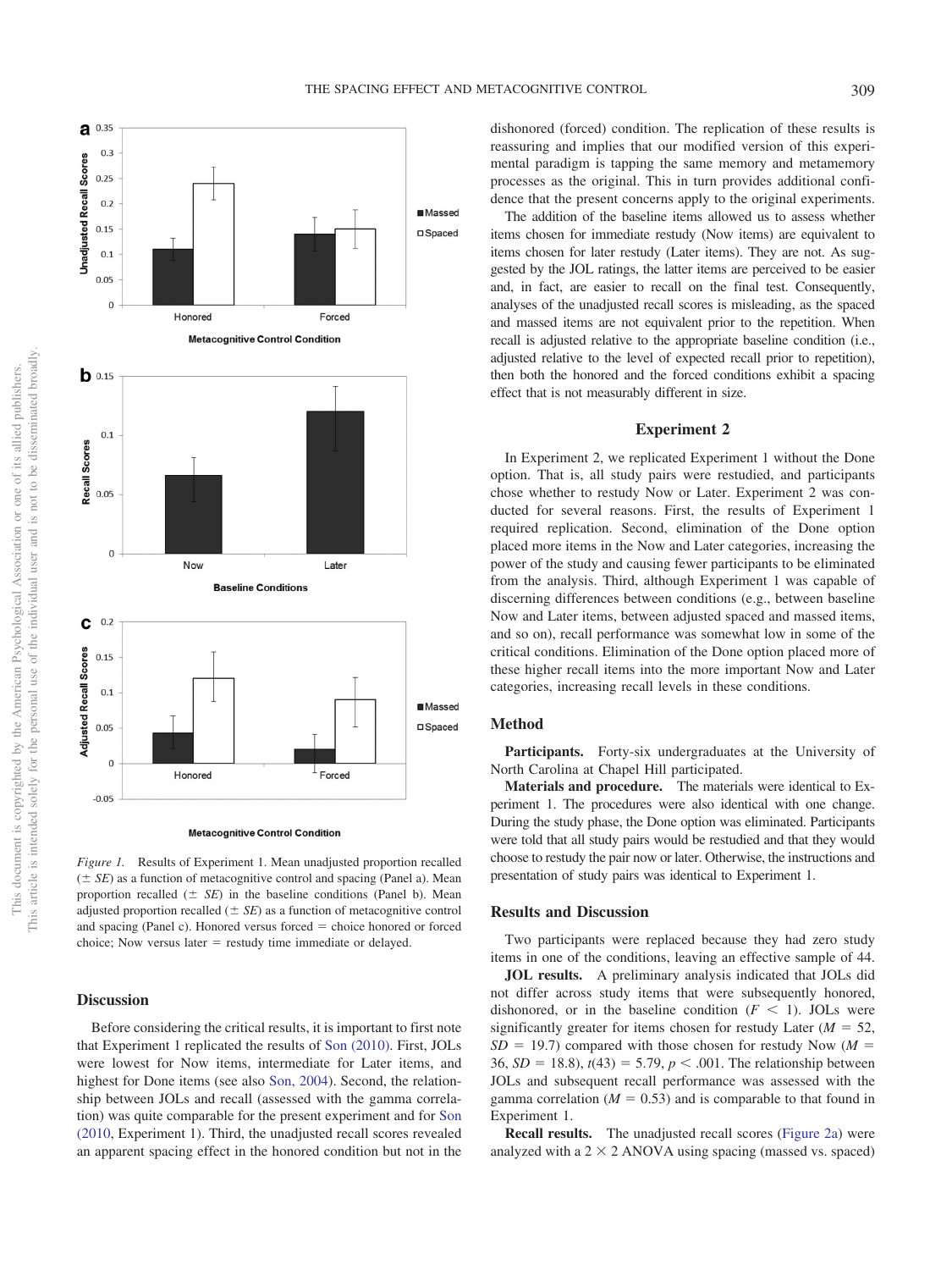and honor condition (honored vs. forced) as within-subject factors. The analysis revealed a main effect of spacing,  $F(1, 43) = 8.52$ ,  $MSE = 0.028$ ,  $p = .006$ , and a significant interaction,  $F(1, 43) =$ 5.14,  $MSE = 0.032$ ,  $p = .028$ . Analyses of the simple effects indicates a significant effect of spacing in the honored condition,  $t(43) = 4.99, p < .001$ , but not in the forced condition,  $|t| < 1$ .

Recall in the baseline condition [\(Figure 2b\)](#page-4-0) again shows that study pairs chosen for spacing are easier to recall than items chosen for massing even without any repetition: recall was significantly greater for the Later baseline items than for the Now baseline items,  $t(43)$  =



<span id="page-4-0"></span>*Figure 2.* Results of Experiment 2. Mean unadjusted proportion recalled  $( \pm SE)$  as a function of metacognitive control and spacing (Panel a). Mean proportion recalled  $(\pm \ \text{SE})$  in the baseline conditions (Panel b). Mean adjusted proportion recalled  $(\pm \, SE)$  as a function of metacognitive control and spacing (Panel c). Honored versus forced  $=$  choice honored or forced choice; Now versus later  $=$  restudy time immediate or delayed.

2.49,  $p = 0.017$ . Adjusted recall scores were computed as in Experi-ment 1 [\(Figure 2c\)](#page-4-0) and analyzed with a 2 (spacing)  $\times$  2 (honor condition) ANOVA. The analysis revealed only an effect of spacing,  $F(1, 43) = 8.48$ ,  $MSE = 0.051$ ,  $p = .006$  (other  $Fs < 1$ ). That is, spacing enhanced memory more than massing relative to the appropriate baseline condition, and by the same amount, whether the metacognitive choice was honored or not.

We met our goals in Experiment 2. Elimination of the Done option increased the number of items placed into the Now and Later categories leading to the exclusion of fewer participants and increasing, at least somewhat, final recall in these conditions. More important, the results of Experiment 1 were replicated. First, the JOL and unadjusted recall results replicated both Experiment 1 and the original [Son \(2010\)](#page-5-0) study: JOLs were higher for Later than for Now choices, gamma correlations were relatively high (and comparable to Experiment 1 and to [Son, 2010\)](#page-5-0), and a spacing effect occurred for the unadjusted recall scores in the honored condition but not in the spaced condition. Second, like Experiment 1, the results of the baseline condition reveal the differences between items chosen for massed and spaced study, the latter being easier to recall than the former before any repetition occurs. Third, the use of the baseline measures provides a more appropriate assessment of the effects of repetition in this paradigm, showing that the spacing effect was equivalent across the honored and forced conditions.

To provide a more powerful analysis of the size of the spacing effect in the honored and forced conditions, we combined the adjusted recall scores from Experiments 1 and 2. The resulting analysis demonstrated that the size of the spacing effect on the adjusted recall scores was statistically equivalent across honor conditions (i.e., the interaction between the spacing and honor factors was not significant,  $F < 1$ ). Furthermore, the size of the spacing effect was numerically larger in the forced condition (.08) than in the honored condition (.07), indicating no hint of a trend for the spacing effect to be smaller with forced spacing.

An alternative evaluation of adjusted recall scores is based on an item (rather than a subject) analysis. This adjusts recall levels controlling for item difficulty, a potentially important issue given that items of different average difficulty are placed in the Now and Later categories by the participants. Adjusted recall scores computed over items produced the same results as the subject analyses reported earlier. In Experiment 1, the effect of spacing was significant,  $F(1, 62)^3 = 8.80$ ,  $MSE = 0.039$ ,  $p = .004$ , indicating greater recall in the spaced than in the massed condition, and the interaction between the spacing and honor factors was not significant  $(F < 1)$ . The same results were found in the item analysis of Experiment 2: spacing was significant,  $F(1, 73) = 21.17$ ,  $MSE =$ 0.027,  $p < .001$ , and the interaction with the honor factor was not significant,  $F = 1.3$ ,  $p = .258$ . Combining the item analyses of Experiments 1 and 2 into a single, more powerful analysis likewise indicated no interaction between the spacing and honor factors  $(F \leq 1)$ . As with the subject analysis, the spacing effect in the adjusted recall scores was numerically larger for the forced (.10) than honored (.06) condition. Thus, whether adjusted recall scores

<sup>&</sup>lt;sup>3</sup> Given that participants placed items into different conditions by their re-study choices, not all items occurred in each critical condition over subjects. Such items cannot be included in the analysis, leading to 63 (or 80) items used in the item analysis of Experiment 1 and 74 (out of 80) used in Experiment 2.